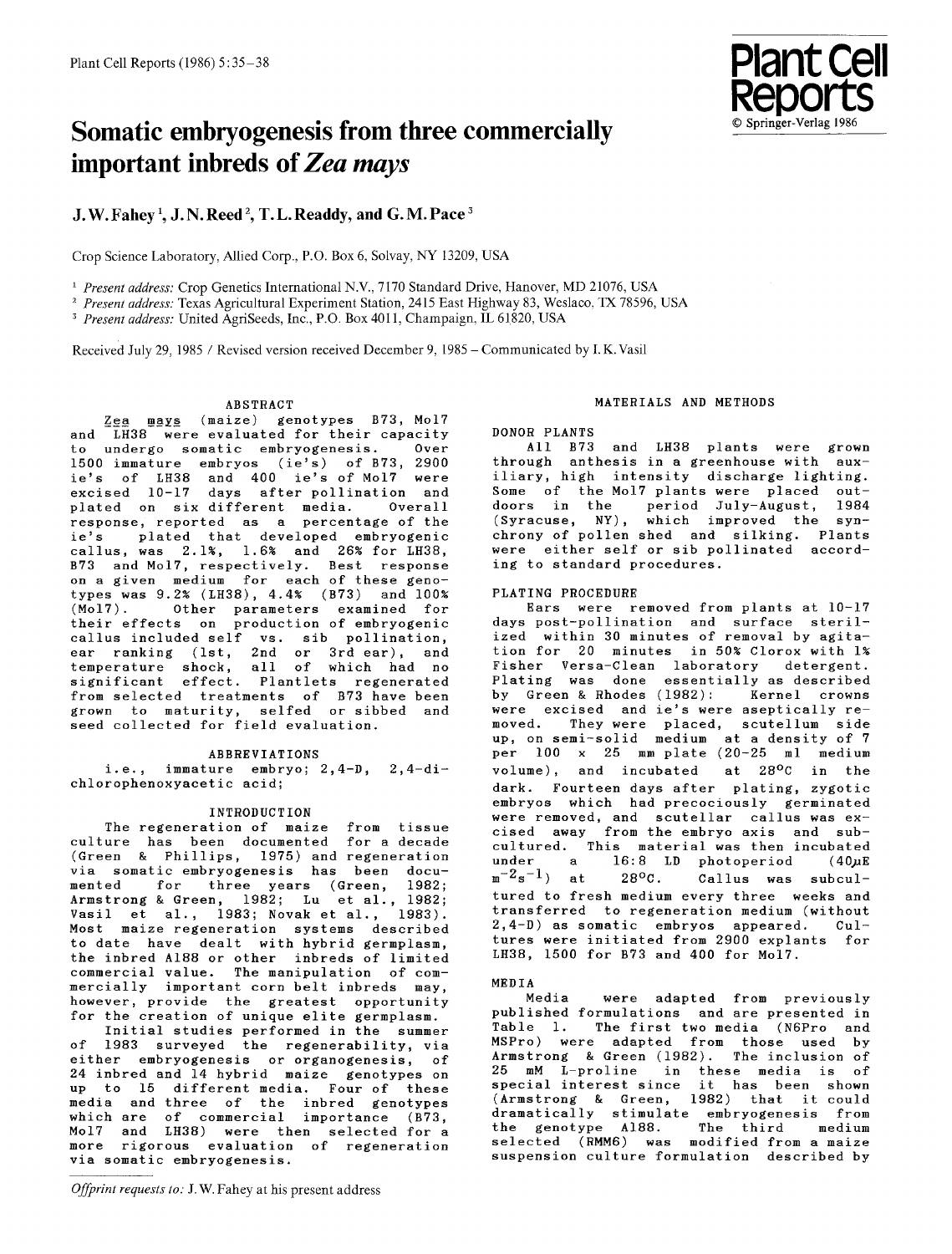Polikarpochkina et al. (1979). This medium contains 6 mg/1 2,4-D and high (1 g/l) casein hydrolyzate. The fourth medium (PHL) selected was adapted from a liquid medium developed by Potrykus et al. (1979). This medium is characterized by a high osmoticum (36.4 g/l mannitol plus 20  $g/\overline{1}$  sucrose) and contains  $10\%$  coconut water. The fifth medium utilized was PHL with the addition of 25 mM L-proline (PHL+Pro). The final medium used is a modification of the Yu-pei-anther-cultur medium (Rapela, 1984), significant for its high osmotic potential and the presence of 3.5 mM L-proline.

#### TEMPERATURE SHOCK

Temperature shock treatments were conducted with ie's of BMS x A188, LH38 and A188. Temperature treatments included a 1 or 2 hr treatment at 40°C (performed by floating Parafilm-sealed plates in a 40°C water bath), an 18 hr treatment at 3-5°C and a control group kept at 28°C in the dark. Temperature shock treatments were<br>performed immediately after ie's were immediately after ie's plated.

# TABLE i. COMPARISON OF CULTURE MEDIA

|                                       | $YP-Rap$ | RMM <sub>6</sub> | N6Pro | MSPro         | <b>PHL</b> | PHL+Pro |
|---------------------------------------|----------|------------------|-------|---------------|------------|---------|
| MACRONUTRIENTS(mM)                    |          |                  |       |               |            |         |
| KNO <sub>3</sub>                      | 25       | 30               | 28    | 18.8          | 12.0       | 12.0    |
| NH <sub>4</sub> NO <sub>3</sub>       | 2.1      |                  |       | 20.6          | 8.0        | 8.0     |
| $CaCl2$ .2H <sub>2</sub> 0            | 1.2      | 1.0              | 1.2   | 3.0           | 4.0        | 4.0     |
| $KH_2PO_4$                            | 2.9      | 3.4              | 2.3   | 1.25          | 1.0        | 1.0     |
|                                       |          |                  | 0.77  | 1.5           |            |         |
| $MgSO_4.7H_2O$                        | 1.5      | 1.8              |       |               | 1.0        | 1.0     |
| $(NH_4)$ <sub>2</sub> SO <sub>4</sub> |          | 1.1              | 3.5   |               |            |         |
| MICRONUTRIENTS (uM)                   |          |                  |       |               |            |         |
| $MnSO_4.H_20$                         | 20       | 59               | 20    | 99.4          | 50         | 50      |
| $ZnSO_4.7H_2O$                        | 5.2      | 6.9              | 5.2   | 36.9          | 20         | 20      |
| $H_3BO_3$                             | 26       | 49               | 26    | 100           | 50         | 50      |
| ΚT                                    | 4.8      | 4.5              | 4.8   | 5.0           | 5.0        | 5.0     |
| $Namoo_4.2H_2O$                       |          | 1.0              |       | 1.1           | 1.1        | 1.1     |
| CuSO <sub>4</sub> .5H <sub>2</sub> 0  |          | 0.01             |       | 0.1           | 0.1        | 0.1     |
| CoCl <sub>2</sub> . 6H <sub>2</sub> 0 |          | 0.01             |       | 0.1           | 0.1        | 0.1     |
| $FeSO4$ . 7H <sub>2</sub> 0           | 100      | 100              | 100   | 100           | 100        | 100     |
| $(as Fe-EDTA)$                        |          |                  |       |               |            |         |
|                                       |          |                  |       |               |            |         |
| ORGANIC AMENDMENTS                    | mg/1)    |                  |       |               |            |         |
| glycine                               | 7.7      |                  | 2.0   | 2.0           | 2.0        | 2.0     |
| L-proline                             | 400      |                  | 2880  | 2880          | -          | 2880    |
| casein hydrolysate                    | 500      | 1000             | 300   |               |            |         |
| myo-inositol                          |          | 80               |       | 100           | 90         | 90      |
| thiamine.HCl                          | 0.25     | 0.4              | 0.1   | 0.1           | 8.5        | 8.5     |
| pyridoxine.HCl                        | 0.25     | 0.1              | 0.5   |               | 1.0        | 1.0     |
| nicotinic acid                        | 1.3      |                  | 0.5   | 1.0           | 6.0        | 6.0     |
| Ca.pantothenate                       | 0.25     |                  |       |               |            |         |
| $2, 4-D$                              | 1.0      | 6.0              | 1.0   | 1.0           | 2.0        | 2.0     |
| OTHER_ORGANICS_(g/l)                  |          |                  |       |               |            |         |
| sucrose                               | 120      | 20               | 30    | 30            | 20         | 20      |
| mannitol                              |          |                  |       | $\rightarrow$ | 36.4       | 36.4    |
| coconut water                         |          |                  |       |               | 100        | 100     |
| agar (Difco, Noble)                   | 6.0      | 6.0              | 6.0   | 6.0           | 6.0        | 6.0     |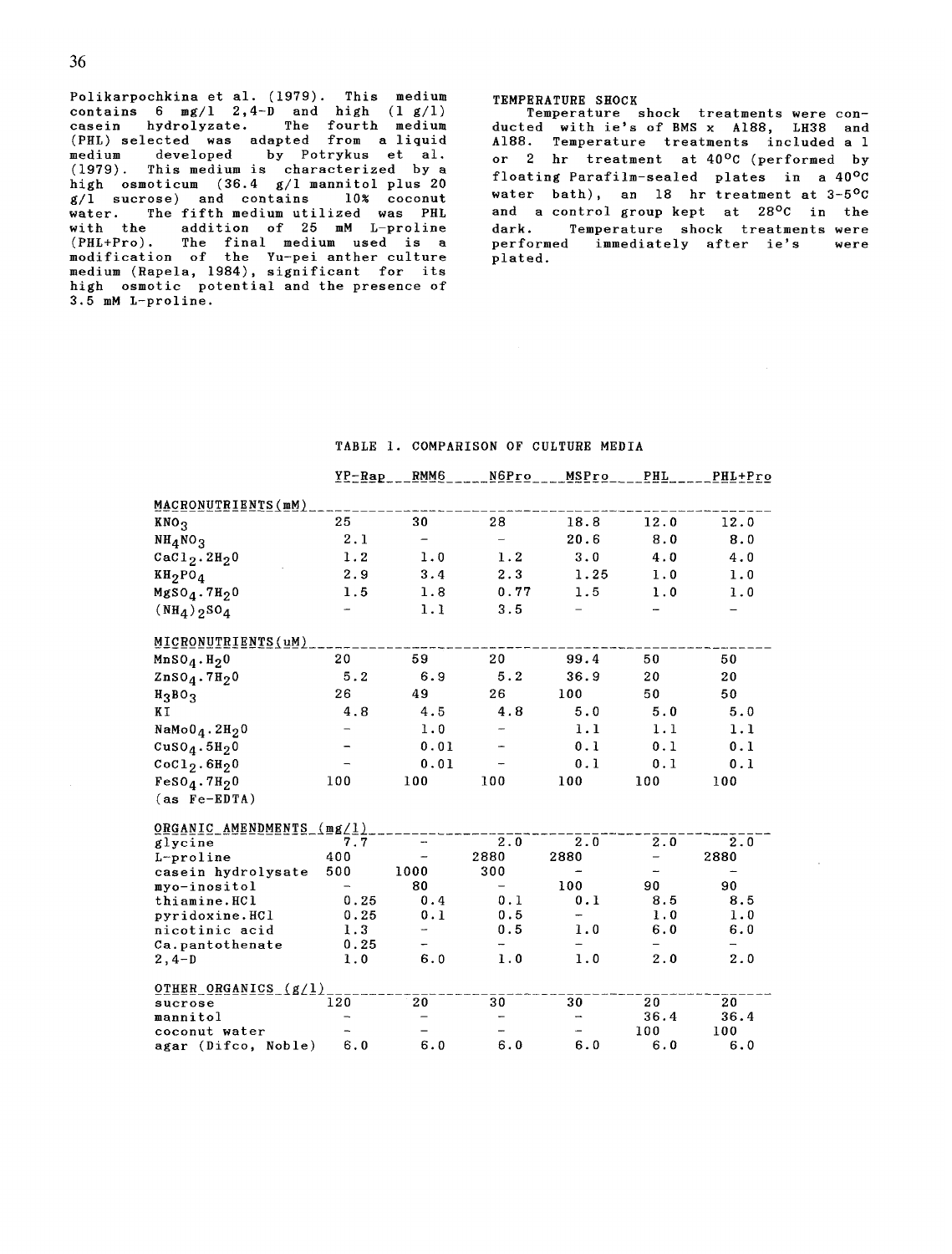RESULTS AND DISCUSSION Crossing a highly regenerable inbred (A188) with a non-regenerable, commercially valuable inbred could eventually lead to development of a regenerable, elite inbred after sufficient backcrossing and selection. Preliminary studies were conducted in the summer of 1983 with 24 inbreds *and*  14 hybrid crosses (primarily to A188). These studies employed 15 different culture media spanning a range of plant growth regulators, carbon sources, osmotically active substances, amino acids and nitrogen<br>sources and concentrations. The number of sources and concentrations. plants ultimately regenerated was too low to allow any specific conclusions to be drawn from the preliminary study, however, this study resulted in the identification

of five media that were effective across a wide range of genotypes (Table 2). Additionally it confirmed the observations reported in the literature for many species that with a given set of media and environment conditions, regenerability is extremely genotype dependent. Four of these media were selected for further evaluation in the summer of 1984 and two additional media were added to further examine the effects on embryogenesis of L-proline and a high sucrose medium originally developed for maize anther culture (see Table 1). Three of the inbred genotypes which are of commercial importance (B73, Mo17 and LH38) were then selected for a more rigorous evaluation of their ability to produce embryogenic cultures.

#### TABLE 2. PERFORMANCE OF MAIZE GENOTYPES ON SELECTED MEDIA

| MEDIUM              | GENOTYPES REGENERATED <sup>a</sup><br># OF |
|---------------------|--------------------------------------------|
| N6Prob              | 15                                         |
| MSProb              | 15                                         |
| PHL <sup>b</sup>    | 13                                         |
| $RUP^b$ , c         | 10                                         |
| RMM <sup>b, d</sup> | 6                                          |
| SHD <sup>e</sup>    | 2                                          |
| N6M <sup>f</sup>    | 0                                          |
| $MS-P^g$            | 0                                          |
| MS11 <sup>g</sup>   | 0                                          |
| MSZM <sup>g</sup>   | 0                                          |
| MSDKG <sup>g</sup>  | Ω                                          |
|                     |                                            |

aThirty eight genotypes were examined, including B73, Mo17, LH38, LH74, W64A, WF9, T232 and SDI0, either as inbreds or in crosses with A188. bSelected for further evaluation CFrom Jones et al. (1981) dFrom Polikarpochkina et al. (1979) eFrom Conger et al. (1983) fAdapted from Chu (1981) to include 25 *mg/l* L-proline *and* i00 *mg/l* casein hydrolysate gAdapted from Murishige and Skoog (1962) by the removal of all plant growth regulators (MS-P), the addition of 1 mg/l

ea. of  $2,4-D$  and kinetin (MS11),  $3 \text{ mg}/1$ 2,4-D *and* 0.3 mg/l kinetin (MSZM), or 3 mg/l 2,4-D, 0.3 *mg/l* kinetin and 1 *mg/l*  Gibberillic acid  $GA_3$  (MSDKG).

Overall response of the almost 5000 ie's plated is summarized in Table 3. Nearly 100% of the ie's plated produced callus. The percentage of explants which produced embryogenic callus was 2.1% for<br>1838 1.6% for 873 and 26% for Mol7. The LH38,  $1.6%$  for B73 and 26% for Mol7. PHL medium (which has a high osmotic potential), was clearly the most effective medium for inducing embryogenesis in LH38 and B73. In contrast, the media developed by Armstrong & Green (1982) [MSPro and N6Pro], for A188 was only marginally effective for the three genotypes. It is of particular interest that addition of 25 mM proline to the most effective medium (PHL)<br>eliminated the embryogenic response for eliminated the embryogenic response both LH38 and Mo17 and reduced by half the response with B73 (from 4.4% to 1.9% of the explants responding). Other media induced little or no embryogenesis for these two genotypes except YP-Rap, which induced a moderate response for B73 (2.7%). Mo17 responded dramatically (100%) to YP-Rap, which has a high osmotic potential and contains 3.5 mM proline. Also, PHL induced greater embryogenesis from A188 than N6Pro (Table 5 and data not shown). The addition of 25 mM proline to PHL did not have a large negative effect on rates of embryogenesis from A188, contrary to what might be expected based on the data for B73, Mo17 and LH38.

#### TABLE 3. SOMATIC EMBRYOGENESIS FROM MAIZE INBREDS

| Ie's plated<br>Embryogenic ie's<br>Plantlets | LH38<br>2903<br>59<br>$\overline{c}$ | B73<br>1566<br>24<br>28 | Mol7<br>442<br>108<br>0 |
|----------------------------------------------|--------------------------------------|-------------------------|-------------------------|
| Response: <sup>a</sup>                       |                                      |                         |                         |
| PHL                                          | 9.2%                                 | 4.4%                    | 5%                      |
|                                              | (50/544)                             | (15/340)                | (3/55)                  |
| RMM <sub>6</sub>                             | 0                                    | 0                       | 0                       |
|                                              | (0/559)                              | (0/286)                 | (0/40)                  |
| MSPro                                        | 1.1%                                 | 0                       | 0                       |
|                                              | (6/538)                              | (0/270)                 | (0/40)                  |
| N6Pro                                        | 0                                    | 0.4%                    | $2\%$                   |
|                                              | (0/529)                              | (1/282)                 | (2/114)                 |
| PHL+Pro                                      | 0.3%                                 | 1.9%                    | 0                       |
|                                              | (1/370)                              | (4/216)                 | (0/62)                  |
| $YP-Rap$                                     | 0.8%                                 | 2.7%                    | 100%                    |
|                                              | (2/250)                              | (4/149)                 | (103/103)               |
| Overall                                      | 2.1%                                 | $1.6\%$                 | 26%                     |
| Response                                     | (59/2790)                            | (24/1543)               | (108/414)               |

aEmbryogenic calli/explants plated

There was no significant effect of ear position (ie's from 40 primary, 9 secondary, 4 tertiary and 1 quaternary ear were plated) on somatic embryogenesis medium (Table 5). Neither were there any significant effects of self vs. sib pollination (ie's from ears of 28 of the former *and* 26 of the latter were plated).